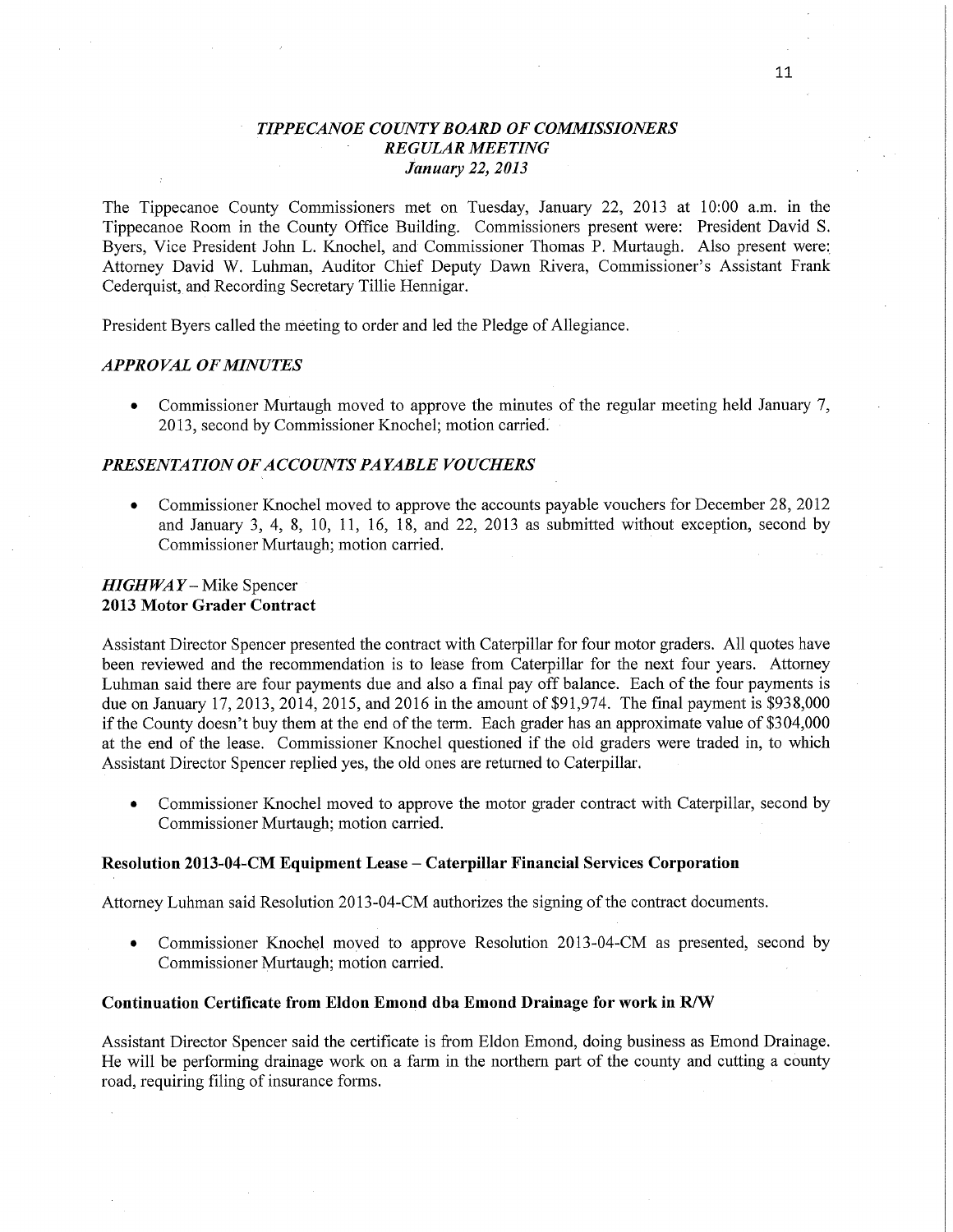**0** Commissioner Knochel moved to approve the Continuation Certificate for Eldon Emond as presented; second by Commissioner Murtaugh; motion carried. .

## **Verification Certificate from Duke Energy** Indiana, Inc for **work** in W

Assistant Director Spencer presented a Verification Certificate from Duke Energy. in the amount of \$5,000 for work in the county road right-of-ways.

*0* Commissioner Knochel moved to approve the Verification Certificate from Duke Energy as presented, second by Commissioner Murtaugh; motion carried.

## **2009** Culvert Replacement **Project** *—* **Supplemental Agreement** #5 **from Butler, Fairman** and **Seufert, Inc.**

Assistant Director Spencer presented Supplemental Agreement #5 for the 2009 Culvert Replacement Project. As part of the Indiana Department of Environmental Management (IDEM) permit, Highway was *'*  required to submit "as built" drawings when the culvert was completed. The collection of the "as-built" data and certification was not part of the original contract. The Supplemental Agreement is an hourly rate, not to exceed \$7,000.

**0** Commissioner Knochel moved to approve the Supplemental Agreement as presented, second by Commissioner Murtaugh; motion carried.

#### *MITS* **— Mark Ehle** '

#### **Geographic** Information **Services Agreement**

GIS Administrator Ehle said the agreement is with the State Chief Information Officer for aerial photography and light detection and ranging (LiDar) flight. The State will pay for the photography portion and MITS will pay to buy the LiDar portion. The data will allow for better resolution elevation data than is currently available. The total agreement is \$56,000. The County's portion is \$18,760 to buy one point per square meter, providing an elevation value for every meter across the entire county, and \$7,800 to buy up to four points per square meter in the area of the US 231 realignment and the Cumberland to Klondike extension in West Lafayette. Through the County agreement, the City of Lafayette will buy, at the same resolution, the area which was recently annexed, for drainage and utility **work.** Commissioner Murtaugh questioned if the agreement was being paid from EDIT. GIS Administrator Ehle said the GIS budget has \$25,000 for LiDar which covers most of the \$18,760 countywide buyout and the \$7, 800 for the 231 and Cumberland areas. The excess of \$1, 560 will be taken from the aerial photography budget. The County is paying for 231 from Lindberg Road to US 52; Purdue is buying the southern portion, the campus area, and part of West Lafayette

**0** Commissioner Knochel moved to approve the GIS agreement as presented, second by Commissioner Murtaugh; motion carried

#### *HEALTH —* Ron Cripe

Health Executive Diredtor Cripe said WIC Director Colleen Batt has been working with **him,** Frank Cederquist, and the Purdue Research Foundation (PRF) to locate a lease space. Director Batt said the WIC office has had a presence on the Purdue campus for the past 23 years. Last summer, WIC received notification from Purdue University that they would no longer be able to provide space. The office was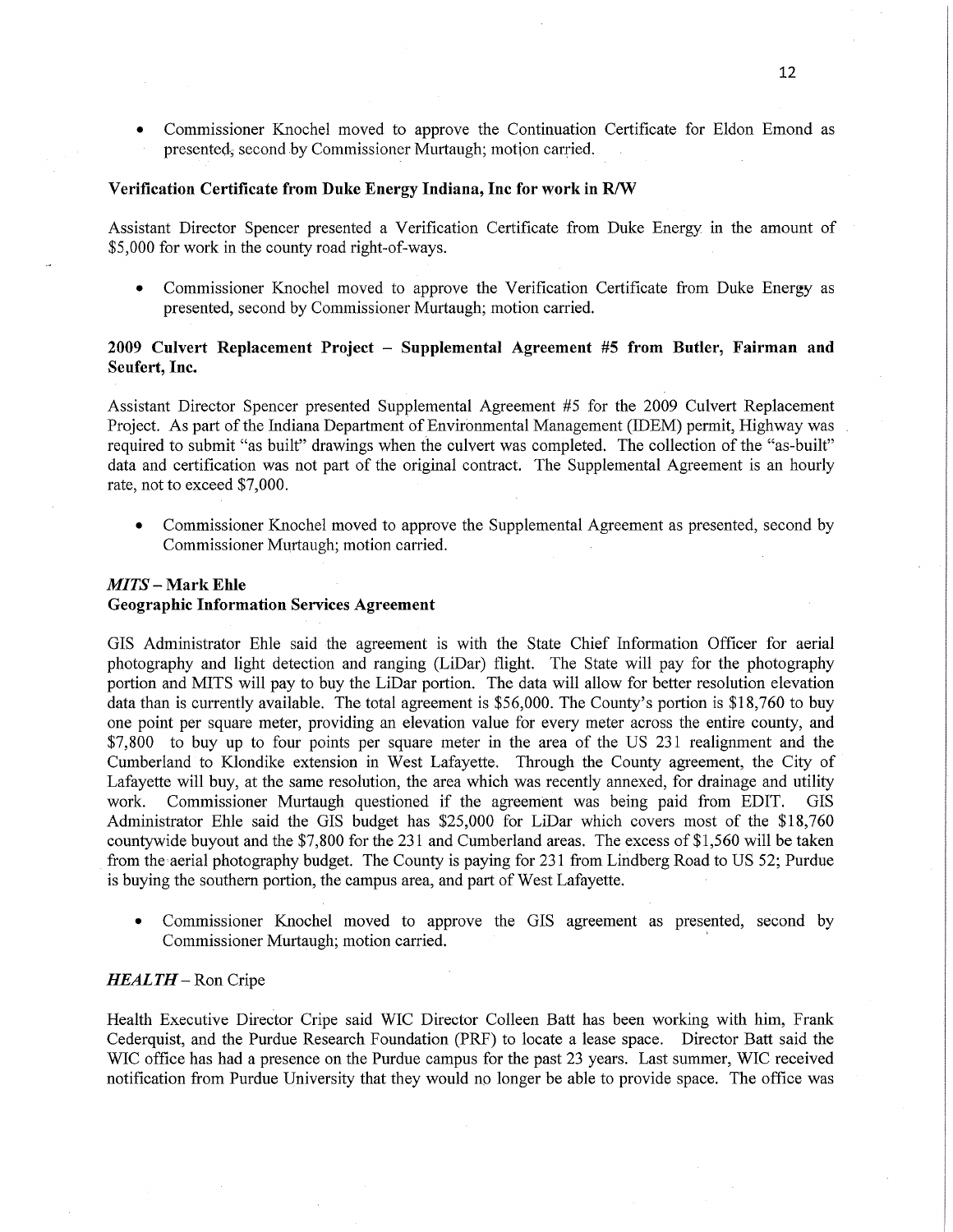closed in September, **2012.** Space has been located in Purdue West, which is owned by PRF. The space is 1,089 square feet, modifications have been discussed, and a lease has been prepared. .

Approximately 450 clients were served at the Purdue office; those clients are being served at the current location on Tippecanoe Street but there is not adequate space to have all the health professionals' work at one time. Director Batt said the hope is to shift some of the clients from the Tippecanoe Street location to the Purdue site. The Purdue site has more parking and will be more visible than the former Purdue site.

A petition with fifty taxpayer signatures has been obtained and verified to start the lease process. Attorney Luhman stated he reviewed the lease and it is in an acceptable form. The agreement covers leasing 1,089'square feet from PRF for one year at \$1,361.25 per month. There are options for renewal of the one year lease for four additional years. which was requested by WIC to justify the renovation investment. The first term extends through September 30, 2013 which Director Batt explained coincides with their grant fiscal year. The funds for the lease would come from the WIC grant. She has a letter of approval for renting the space which will include the cost of renovations to make it appropriate for their needs. Given the history in the Purdue location and the **size** of the current **office,** Director Batt stated the new location will serve as <sup>a</sup>good space and also allow expansion.

Commissioner Murtaugh asked for clarification of his understanding **that** there is a one-time **grant** for the renovation and also an increase to the County grant to cover the rent. Director Batt said the current budget contains monies that will be reallocated to the space modification. She further explained that WIC is <sup>a</sup>grant funded program and the reason behind the one year lease and renewal options is as a safeguard if there is no future funding. She anticipates there will be continued funding.

Commissioner Knochel asked Auditor Chief Deputy Fay if the signatures on the petition have been verified to which she replied, yes, the signatures have been verified and certified by Auditor Weston. Director Batt thanked Auditor Weston for verifying the signatures over the past weekend. Attorney Luhman verified there are at least fifty taxpayer signatures on the petition **With** the petition and the proposed lease, the next step is to adopt Resolution 2013- 05- CM The resolution states there IS **a** petition of fifty or more taxpayers, requesting a lease with the PRF for 1, 089 square feet for use by WIC; PRF has drafted and submitted the proposed lease for the office space; and it appears to the Commissioners the lease is for fair and reasonable **rent.** Attorney Luhman said a notice of intention to lease should be published giving the public a minimum of ten days notice. The hearing for public comment can then be scheduled for the Commissioner' *5* meeting on February 19 at 10: 00. **After** the public hearing, to proceed, **<sup>a</sup>**second resolution will be needed to formally approve the lease on behalf of the Commissioners, followed by approval by the Council

'0 Commissioner Knochel moved to approve Resolution 2013—05—CM and set a **public** hearing on February 19 at 10:00 am, second by Commissioner Murtaugh; motion **carried.** 

## *SHERIFF —* Tracy Brown **2013 Contract**

Attorney Luhman said a contract with the Sheriff for compensation is entered into each year. For 2013, as in prior years, the contract states in lieu of receiving compensation from other sources, Sheriff Brown will be paid from the County General Fund; receiving a flat salary of \$106,676. The salary is the same as the past two years. Any monies received for the collection of cash warrants or monies leftover from other sources will be deposited to the county General Fund or used to support the various programs provided from the Sheriff's department.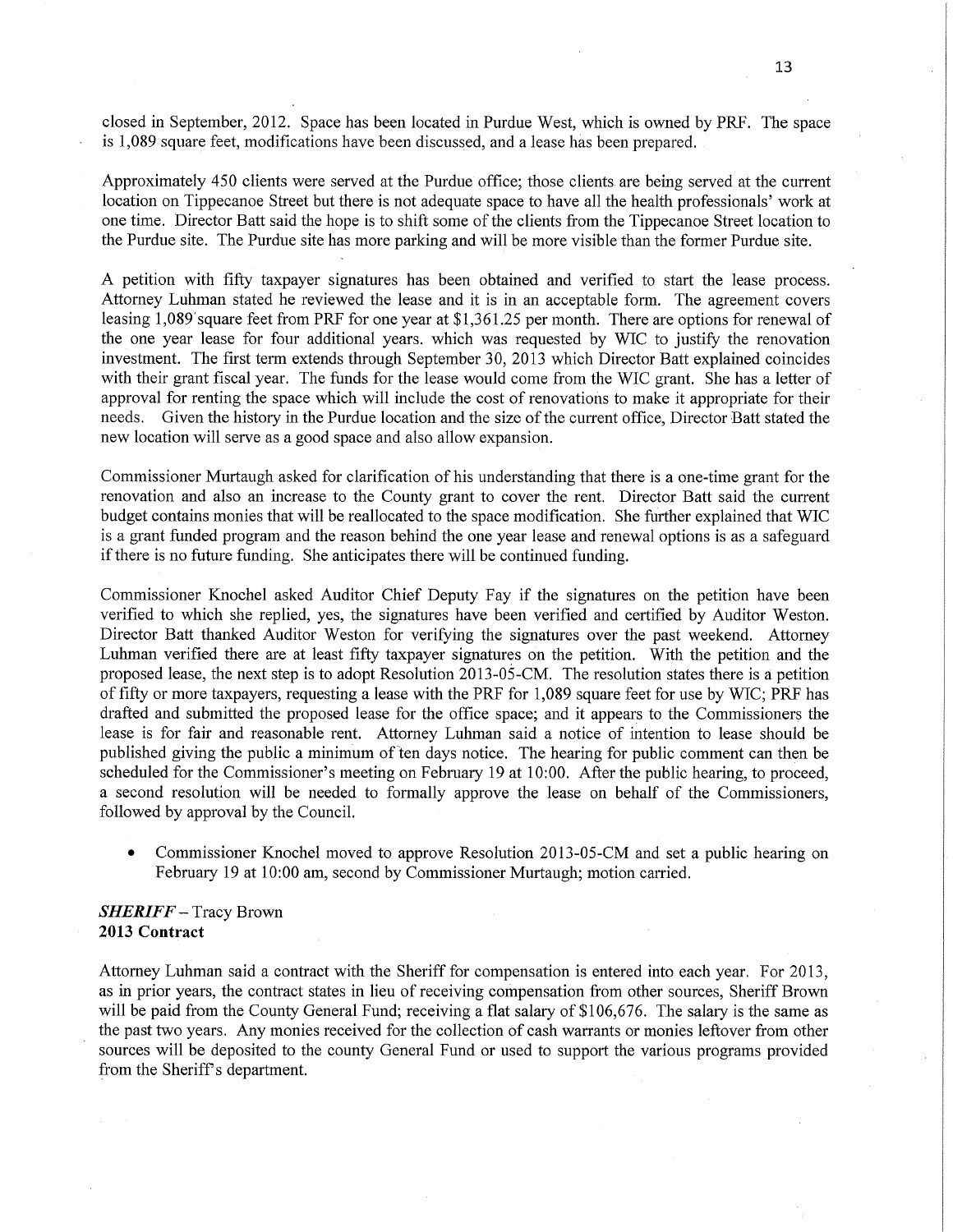**0** Commissioner Murtaugh moved to approve the 2013 Sheriff contract as presented, second by Commissioner Knochel; motion carried.

## *PROSECUTOR* — Pat Harrihgton **Request** for New **Position**

Prosecutor Harrington requested an additional Deputy Prosecuting Attorney position, due to an increase in paper litigation. More offenders are staying in the-county systems versus going to the Department of Corrections. As a result, there are more people on probation and serving in Community Corrections. When those terms are violated, the offender is remanded back to court.

When a defendant is either found or pleads guilty, he or she can appeal the decision which is handled by the Attorney General. When the defendant loses, they are sent back to prison and have the option to file a Post Conviction Relief (PCR). The PCR will normally be one of three types: 1) alleging the defense attorneys are incompetent and they forgot to do something, giving the defendant the right to have the conviction overturned; 2) there has been a change in statutory or case law and they deserve to have their case reheard; and 3) the Court, the Judge, and/or the Prosecutor did something and they are entitled to relief. The Prosecutor's office represents the County in all the **PCRs.** 

In the last two years, over 90 PCRs have been filed in Tippecanoe County; normally the number would be around 30. PCRs are generally filed 5 **—** 15 years after conviction, and more than likely the attorney and the staff reviewing the case are not the original trial attorney. They have to read the entire case, which is all written. As an example, Kristen McVey recently took the hearing for a case from 2005, with the conviction in 2006. In order for her to prepare, she had to read over 4,000 pages. PCRs are currently being handled for inurder convictions from the 1990's; they don't go away.

With the increase in Community Corrections and Probation violations, Motion for Executions, and PCRs, Prosecutor Harrington said one deputy prosecuting attorney position is needed just to handle all of those, taking the responsibilities from the trial attorneys. Research and preparation for **a** PCR can take **them**  offline for four to six weeks, which is too long to **have** a trial attorney unassigned to new or pending **'cases.** 

To create less of an impact on the General Fund, he has an open Witness Supervisor position he is Willing to eliminate. By doing away with that position, he is not increasing the number of staff or benefits costs to the budget with this request. Prosecutor Harrington said it will add **a** strain to the two remaining Victim Witness Advocates but he has explained it to them and they understand he has to make the budget more efficient. President Byers is on the Community Corrections Advisory Board and understands the *"*  issues of paper litigation.

Commissioner Murtaugh asked if those two positions and the new position would be paid from the General Fund and questioned the email request of **\$20,000.** Prosecutor Harrington **said** both positions are paid from the General **Fund** and the \$20,000 is the salary difference between the eliminated and new position; the benefits would remain the same.

**0** Commissioner Knochel moved to approve the **elimination** of the **Victim** Witness Supervisor position and the addition of a Deputy Prosecuting Attorney as presented, second by Commissioner Murtaugh; motion carried.

## *UNFINISHED/NE W B USINESS*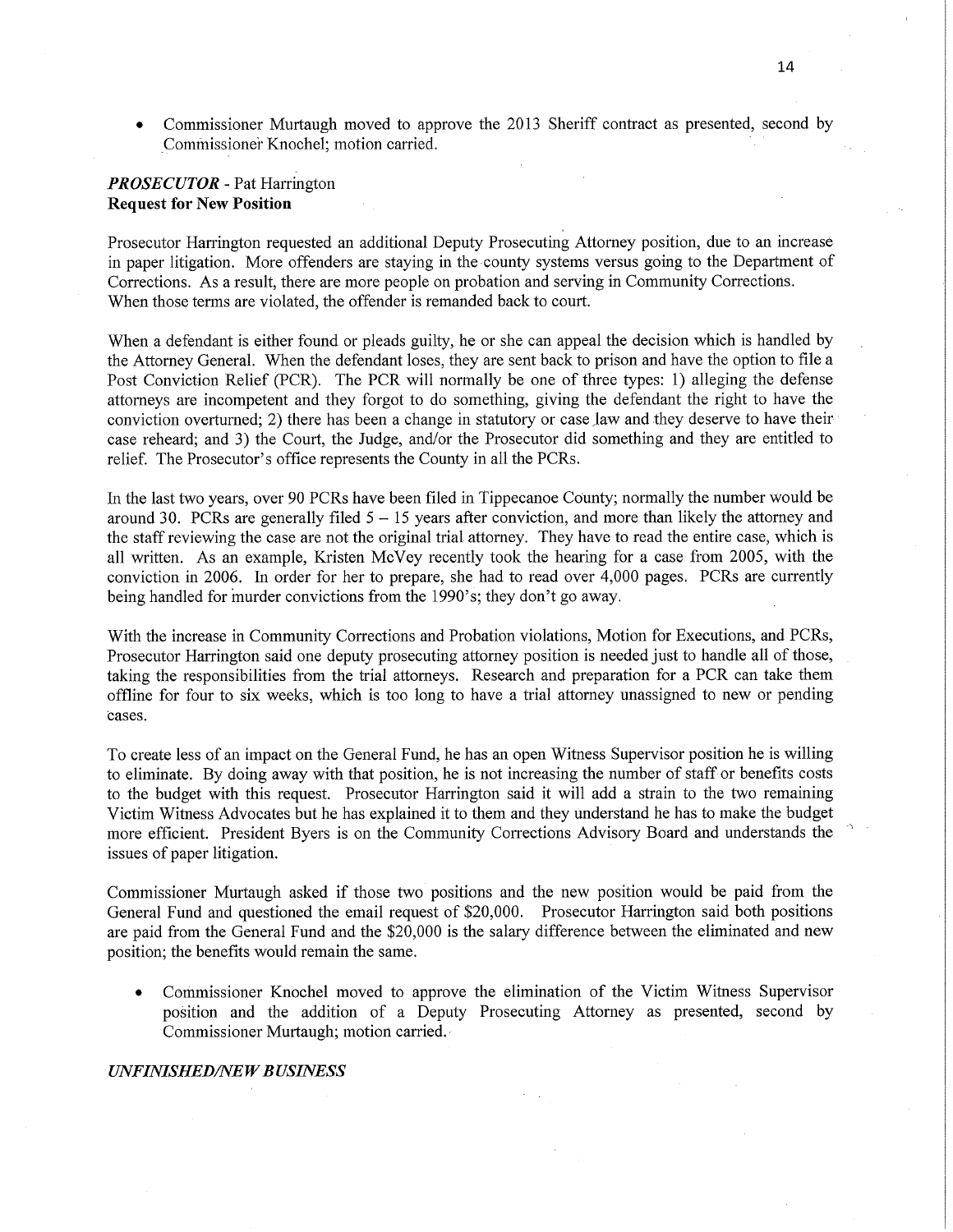*0* Commissioner Knochel moved to appoint Randall Fairchild as the Veteran Service Officer, second by Commissioner Murtaugh; motion carried.

## *REPORTS* ON *FILE*

The following reports are on file in the Commissioner's office. **|** 

Central Mail and Duplicating Annual Report Crystal Creek Boarding Kennel

## *PUBLIC COMMENT*

As there were no public comments, Commissioner Knochel moved to adjourn.

Meeting adjourned at 10:28 am.

## BOARD OF COMMISSIONERS OF THE COUNTY OF TIPPECANOE

Byers, President *d*avid

Shn L. Knochel, Vice President

 $(XP_{M_{\star}})$ 

'Pfi'bmas P. Murtaugh, Member

ATTEST:

Genrich Wester

Jennifer Weston, Auditor 02/04/2013